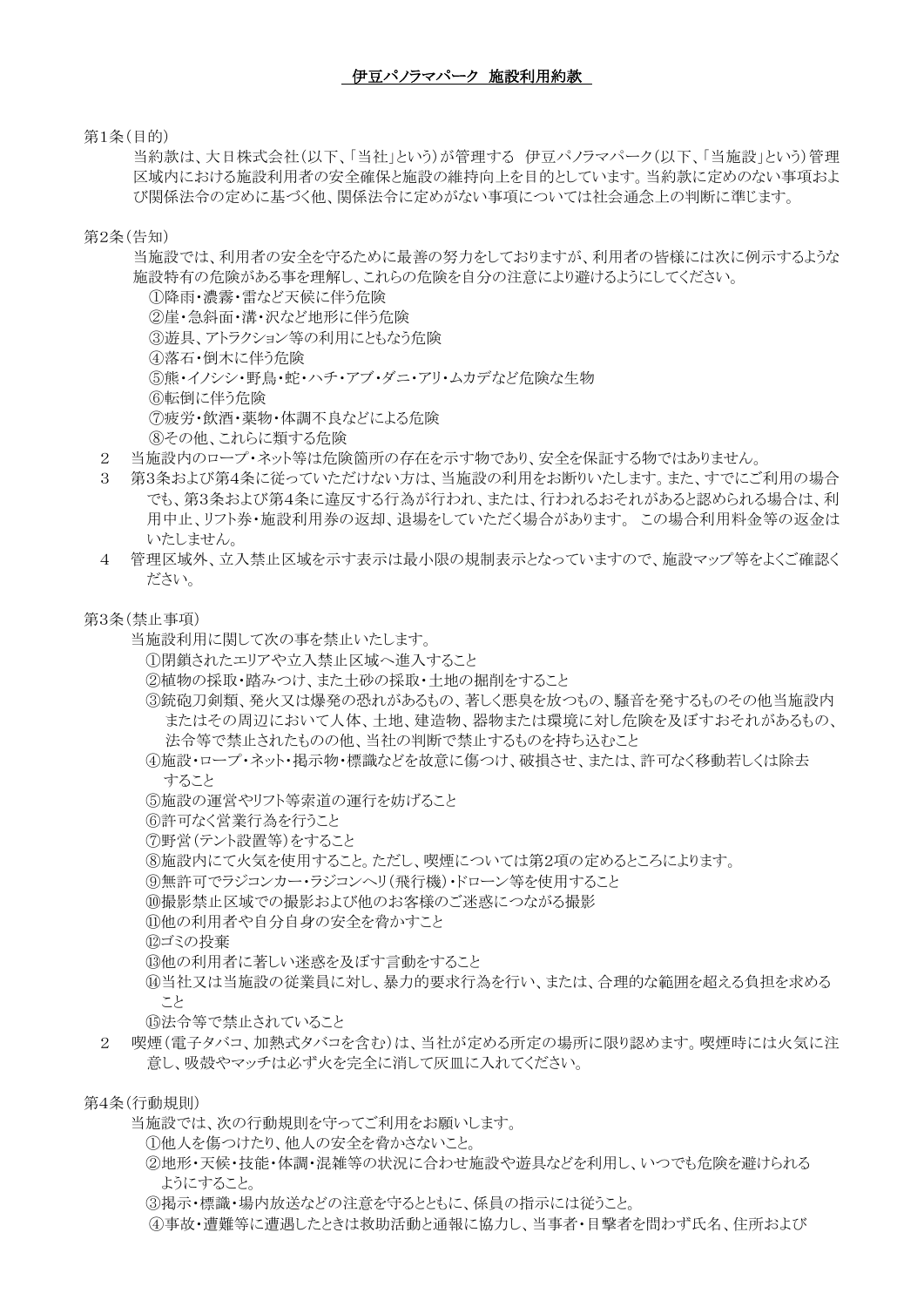電番号を明らかにすること。この場合、当社は、当該氏名等の情報を当該事故に対する対応に必要な 限度で、自ら利用し、または関係する官公署、医療機関などに提供します。 ⑤当施設では、当社の許可した遊具以外を持ち込み、使用することはできません。

第5条(利用者の責任)

当社は、第 2 条1項の告知、第3条で定める禁止事項または第4条で定める行動規則に違反したことにより発 生した事故に対し責任を負いません。また、これらの違反行為により当社に損害または賠償費用が発生した場 合、当社は、その事故を発生させた利用者に対してこの損害の賠償または発生した費用を請求し、当該利用 者は、これを支払います。

- 2 本約款等に違反し、当施設管理区域の外に当施設利用者またはその知人等から当社に遭難救助の要請が あった場合、当社は、単独または関係官公庁等と協力し救助活動を行います。この場合、救助活動終了後、 捜索、救助に要した人件費、機器費用、索道運行費用、照明電気費用、その他発生した費用の一切を当該 施設利用者に請求し、当該利用者は、これを支払います。
- 3 当社は、利用者が携帯した物を当社の設置する有料鍵付き収納に収納した場合を除き、当施設内ならびに 駐車場における盗難等に対し責任を負いません。また、有料鍵付き収納の鍵を紛失・破損した場合、当該利用 者は鍵の交換費用として金 2,000 円を請求し、当該利用者はこれを支払います。
- 4 撮影画像の公開について、撮影を許可していない人が映り込んでいる画像や動画の公開によるトラブルに関 し、当社は一切の責任を負いません。
- 5 索道施設については、当社が定める「索道事業運送約款」に従いご利用ください。
- 6 有料遊戯施設については、当社が定める「利用規則」に従いご利用ください。

第6条(不可抗力等)

天災、感染症の拡大その他の不可抗力に基づく事由による場合、施設利用者の安全が確保できないおそれが ある場合、または、権限を有する行政機関による協力要請、行政指導、指示または行政処分がなされた場合に は、 施設およびリフトの一部または全部の営業を休止することがあります。

2 風、雨、雪、霧などにより安全確保のため施設営業および索道の運転を中止した場合は、利用料金等の返金は 致しません。

第7条(感染症防止対策)

当施設では、明らかに感染症に罹患していると認められる方の利用をお断りいたします。

- 2 当施設では、感染症の拡大の状況に応じ、入場前の検温及び手指の消毒、ならびに当施設への入場、出場の 際および施設内においてマスクの着用及び利用者間に一定の距離をとる等、感染防止のために必要な対策に ついてご協力をお願いすることがあります。
- 3 前項に基づき当施設が実施する感染防止対策にご協力いただけない場合、利用をお断りいたします。 また、すでにご利用の場合でも 、利用中止、リフト券・施設利用券の返却、退場をしていただく場合があります。 この場合、利用料金等の返金はいたしません。

第8条(その他)

「暴力団員による不当な行為の防止等に関する法律」(平成4年3月1日施行)による指定暴力団および指定暴 力団員ならびに反社会団体および反社会団体員等(暴力団および過激行動団体等ならびにその構成員)は、 当施設を利用できません。暴力団又は暴力団員が事業活動を支配する法人その他の団体であるとき及び法人 でその役員のうちに暴力団員に該当する者があるものについても、同様とします。

2 当施設の利用者の中に前項に該当する者がいると判明した場合には、直ちに当施設の利用をお断りし、施設 外へ退去していただきます。当施設の指示に従っていただけない場合は、警察等関係機関に通報いたします。

第9条(利用約款の変更)

当社は以下の場合、当社の判断により、 利用約款を変更することができます。 ①利用約款の変更が、施設利用者の一般の利益に適合するとき。 ②利用約款の変更が、契約をした目的に反せず、かつ変更の必要性、変更後の内容の相当性、変更の 内容その他の変更に係る事情に照らして合理的なものであるとき。

- 2 当社は前項による利用約款の変更にあたり、変更後の利用約款の効力発生日の1か月前までに、 利用約款を 変更する旨および変更後の利用約款の内容とその効力発生日を当社ウェブサイトに掲示し、通知します。
- 3 本条による変更後の利用約款の効力発生日以降に施設利用者が当施設を利用したときは、利用約款の変更 に同意したものとみなします。

(附則)

制定・施行 2021年12月1日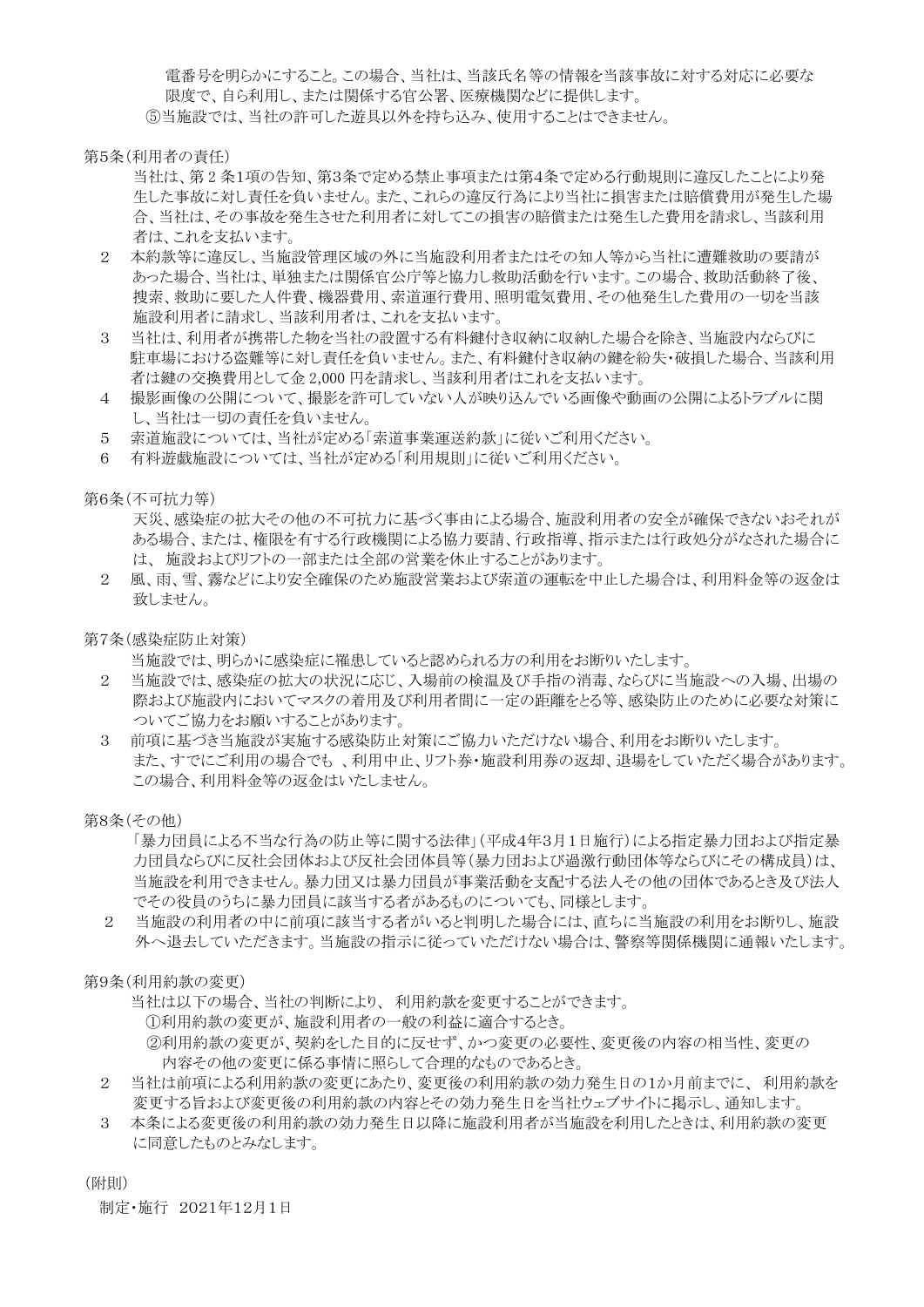# **Izu Panorama Park Rules and Regulations**

### **Article 1: Purpose**

The purpose of the Izu Panorama Park Rules and Regulations ("Rules and Regulations") is to ensure the safety of guests and to maintain and improve ski resort facilities of the Izu Panorama Park ("Resort") operated by the Dainichi Co., Ltd. ("Dainichi" or "we"). Matters not specified in these Rules and Regulations and events that take place outside the areas managed by the Resort are handled in accordance with relevant laws and regulations. Matters not specified in these relevant laws and regulations, and matters not specified in the relevant laws and regulations as well as those specified in these relevant laws and regulations are handled in accordance with judgments based on social norms.

### **Article 2: Notice**

At the Resort, we do our best to protect the safety of our guests, but you must understand and be aware of the hazards inherent to resorts as illustrated in each of the following items and take your own caution to avoid them.

- (1) Hazards associated with weather conditions, such as rain, thunder and dense fog
- (2) Hazards associated with particular terrains, such as cliffs, steep slopes, ditches and streams
- (3) Hazards associated with playground equipment, attractions, etc.
- (4) Hazards associated with falling rock, fallen tree, etc.
- (5) Dangerous creatures such as bears, boars, wild birds, snakes, bees, horseflies, ticks, ants, centipedes,
- (6) Hazards associated with tumbling and falling
- (7) Hazards caused by fatigue, drinking, taking drugs and poor physical condition
- (8) Other hazards similar to those listed above

2. Ropes, nets and other similar items installed within the Resort just show where hazards are and do not guarantee your safety.

3. If you do not follow Articles 3 and 4 below, we retain the right to refuse you as a guest at the Resort. Even if you have already paid for lifts and other services, if you have conducted an act or are found to be likely to conduct an act in violation of Article 3 or Article 4, we may ask you to discontinue using the Resort, return your tickets including lift tickets and facility use tickets and leave the Resort without reimbursing you for these fees.

4. We do provide warnings and other signs to mark off-limits areas and areas not managed by us, but those are minimum warnings required by laws and regulation, and it is your responsibility to check courses and other facility maps to stay away from these areas.

#### **Article 3: Prohibited Actions**

Dainichi prohibits the following actions at the Resort.

- (1) Entering any closed course or off-limits area
- (2) Picking and trampling plants or collecting earth and sand, or digging the land
- (3) Bringing guns and swords, explosive or combustible substances, malodorous substances, items generating an extremely loud noise, or substances that pose a risk of danger to people, land, structures, equipment or the environment in and around the Resort, substances prohibited by law, and substances prohibited in our judgment
- (4) Intentionally causing damage or destroying the Resort property, including its facilities, ropes, nets, notices and signs, or transferring or removing them without our approval
- (5) Intentionally interrupting operation of the facilities, lifts and ropeways
- (6) Selling anything without permission
- (7) Camping out, including putting up tents
- (8) Using fire in the Resort (smoking in the Resort is subject to the rules set forth in Paragraph 2)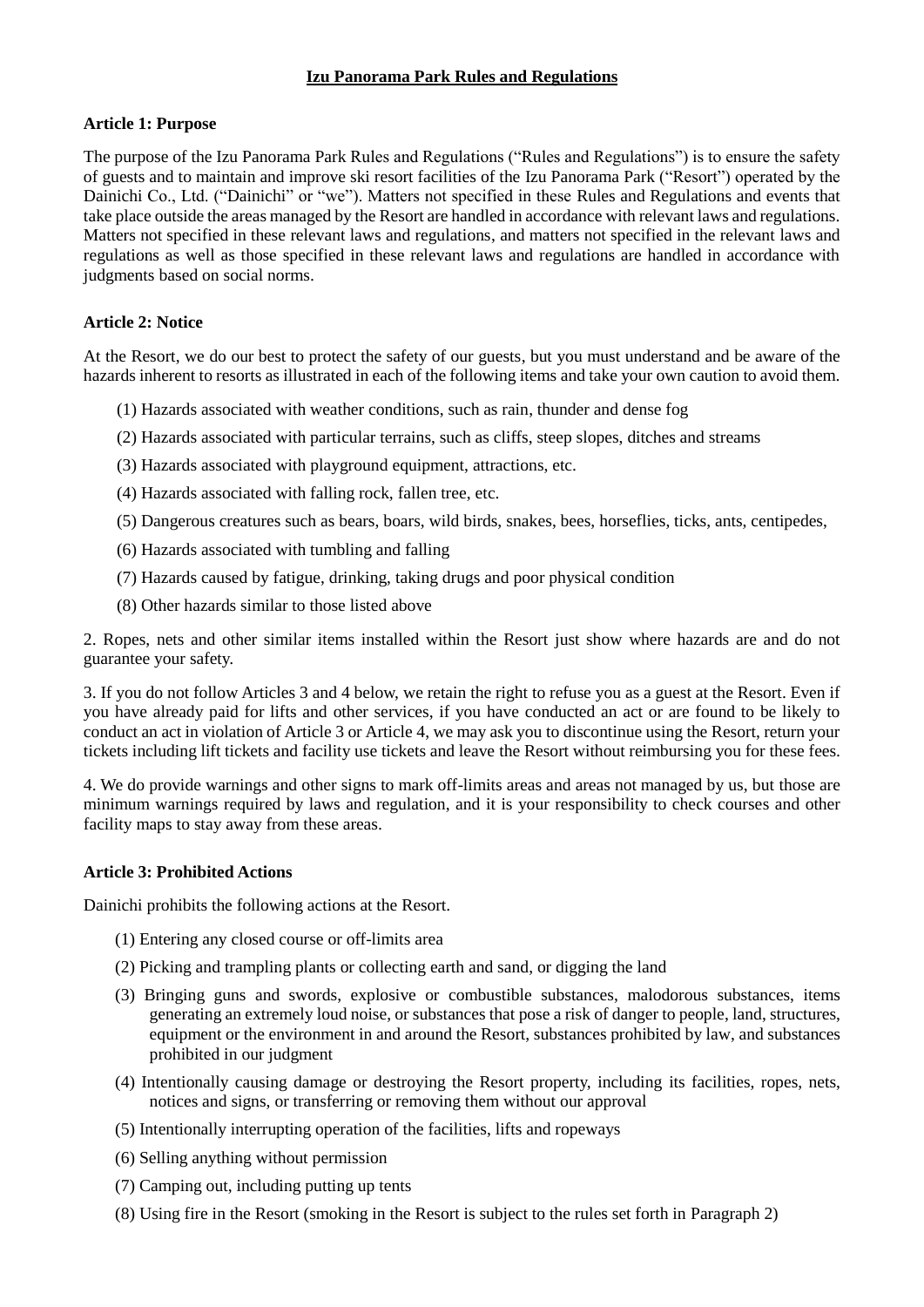(9) Using radio-controlled cars, radio-controlled helicopters, drones, etc. without our approval

- (10) Taking photographs in prohibited areas or taking photographs that may cause annoyance to other guests
- (11) Endangering the safety of other guests or yourself
- (12) Dumping garbage
- (13) Engaging in behavior that may disturb other guests
- (14) Making violent demands or requests beyond a reasonable scope of us or our employees
- (15) Engaging in any other act prohibited by laws and regulations

2. Smoking (including smoking of electronic cigarettes and smoking of heated tobacco) is permitted only in areas specified by Dainichi. You must watch out for fire when smoking. You must completely extinguish cigarette butts and matches at all times and put them into ashtrays.

### **Article 4: Rules of Conduct for Guests**

At the Resort we ask you to observe the following Rules of Conduct.

(1) Do not injure other people or endanger their safety.

(2) Use the facilities and play equipment according to the terrain, weather, your abilities and physical conditions and the degree of congestion so that you can stop immediately to avoid any hazard.

(3) Observe notices and signs posted and announcements broadcast within the Resort and follow instructions of the Resort's patrols and staff.

(4) If you see an accident, disaster, etc., report it and cooperate in rescue activities. Provide your name, address and phone number regardless of whether you are involved in the accident or a witness. We will use this information or provide it to the relevant authorities and medical and other institutions to the extent necessary to respond to the accident.

(5) At the Resort, you are not permitted to bring and use any equipment not approved by us.

### **Article 5: Guest Responsibility**

Dainichi does not accept responsibility for any accident caused by your violation of the notices under Paragraph 1 of Article 2, the prohibited actions under Article 3, or the Rules of Conduct under Article 4. If the violation causes damage to us or if we are required to pay damage compensation because of the violation, we will demand that the guest who caused the accident compensate us for the damage or repay the damage compensation we have paid, and the guest must comply with that demand.

2. When a violation of these Rules and Regulations, etc. occurs and rescue in an area not managed by the Resort is requested by you (or your acquaintance), we will conduct rescue activities on our own or jointly with the relevant authorities and, upon completion, will charge you all expenses associated with your rescue. These include expenses for the people involved in your search and rescue, expenses for using snow equipment and lights and for operating lifts and ropeways, and other expenses. You or any acquaintance who has been rescued must pay these expenses.

3. Dainichi does not accept responsibility for any theft, etc. occurring in the facilities or parking lot in the Resort, except in cases where the guest stores his or her belongings in the pay storage locked with a key operated by Dainichi. If a guest loses or damages the key for such pay storage, the guest will be required to pay 2000 yen as a replacement fee.

4. Dainichi does not accept responsibility for any trouble caused by the publication of any image or video of a person who appears in a photograph or filming without giving their consent.

5. You must use lifts and ropeways in accordance with our Lift and Ropeway Rules and Regulations.

6. You must use equipment in accordance with our Play Facilities Use Regulations.